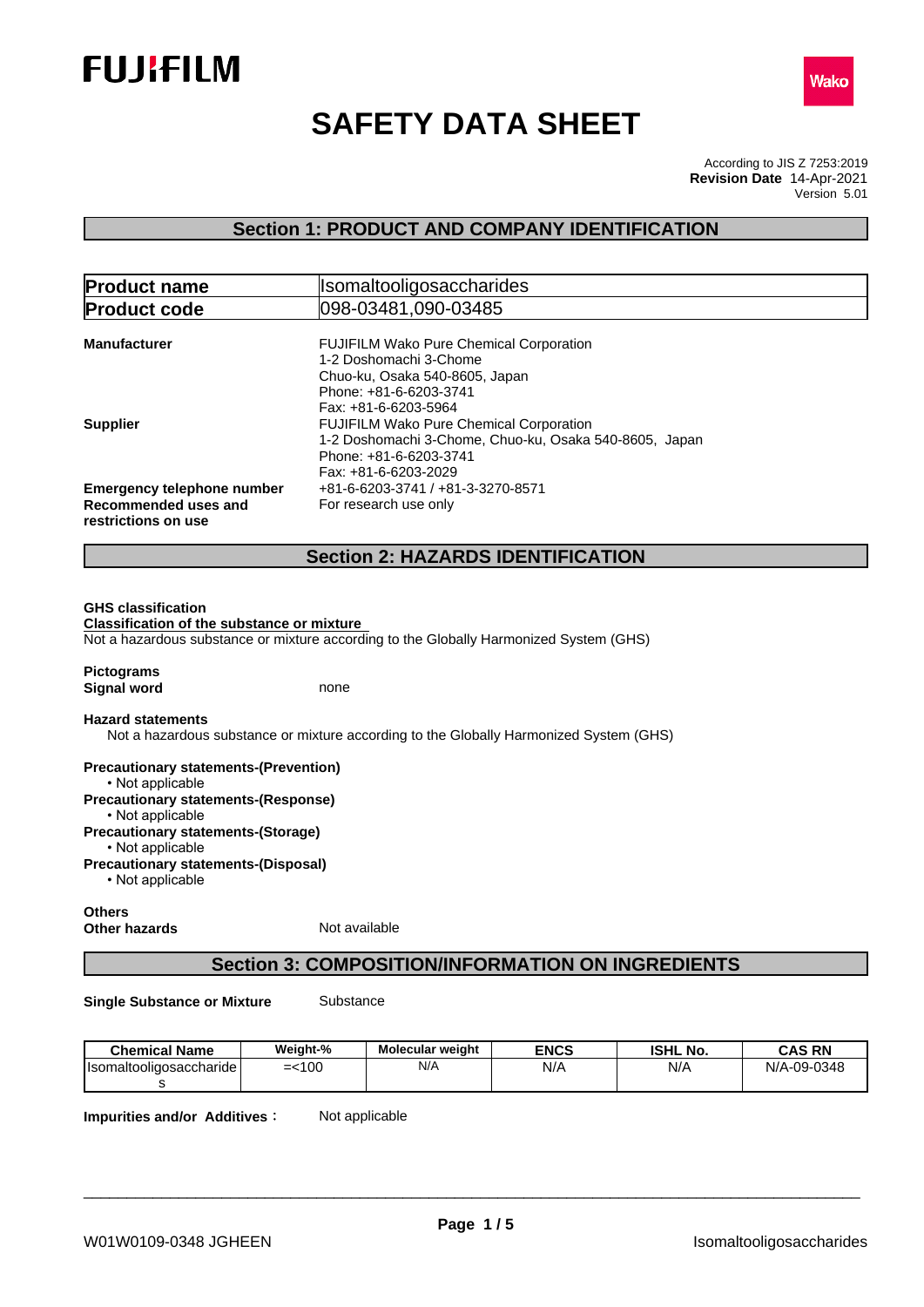## **Section 4: FIRST AID MEASURES**

#### **Inhalation**

Remove to fresh air. If symptoms persist, call a physician.

Wash off immediately with soap and plenty of water. If symptoms persist, call a physician.

#### **Eye contact**

**Skin contact**

IF IN EYES: Rinse cautiously with water for several minutes. Remove contact lenses, if present and easy to do. Continue rinsing. Immediate medical attention is required.

#### **Ingestion**

Rinse mouth. Never give anything by mouth to an unconscious person. Call a physician or poison control center immediately. Do not induce vomiting without medical advice.

#### **Protection of first-aiders**

Use personal protective equipment as required.

## **Section 5: FIRE FIGHTING MEASURES**

#### **Suitable extinguishing media**

Water spray (fog), Carbon dioxide (CO2), Foam, Extinguishing powder, Sand

**Unsuitable extinguishing media**

No information available

#### **Specific hazards arising from the chemical product**

Thermal decomposition can lead to release of irritating and toxic gases and vapors.

**Special extinguishing method**

#### No information available

### **Special protective actions for**

### **fire-fighters**

Use personal protective equipment as required.Firefighters should wear self-contained breathing apparatus and full firefighting turnout gear.

## **Section 6: ACCIDENTAL RELEASE MEASURES**

#### **Personal precautions, protective equipment and emergency procedures**

For indoor, provide adequate ventilation process until the end of working. Deny unnecessary entry other than the people involved by, for example, using a rope. While working, wear appropriate protective equipments to avoid adhering it on skin, or inhaling the gas. Work from windward, and retract the people downwind.

#### **Environmental precautions**

To be careful not discharged to the environment without being properly handled waste water contaminated.

#### **Methods and materials for contaminent and methods and materials for cleaning up**

Sweep up and gather scattered particles, and collect it in an empty airtight container.

### **Recoverly, neutralization**

#### No information available

#### **Secondary disaster prevention measures**

Clean contaminated objects and areas thoroughly observing environmental regulations.

## **Section 7: HANDLING AND STORAGE**

#### **Handling**

#### **Technical measures**

Avoid contact with strong oxidizing agents. Use with local exhaust ventilation.

#### **Precautions**

Do not rough handling containers, such as upsetting, falling, giving a shock, and dragging. Prevent leakage, overflow, and scattering. Not to generate steam and dust in vain. Seal the container after use. After handling, wash hands and face, and then gargle. In places other than those specified, should not be smoking or eating and drinking. Should not be brought contaminated protective equipment and gloves to rest stops. Deny unnecessary entry of non-emergency personnel to the handling area.

#### **Safety handling precautions**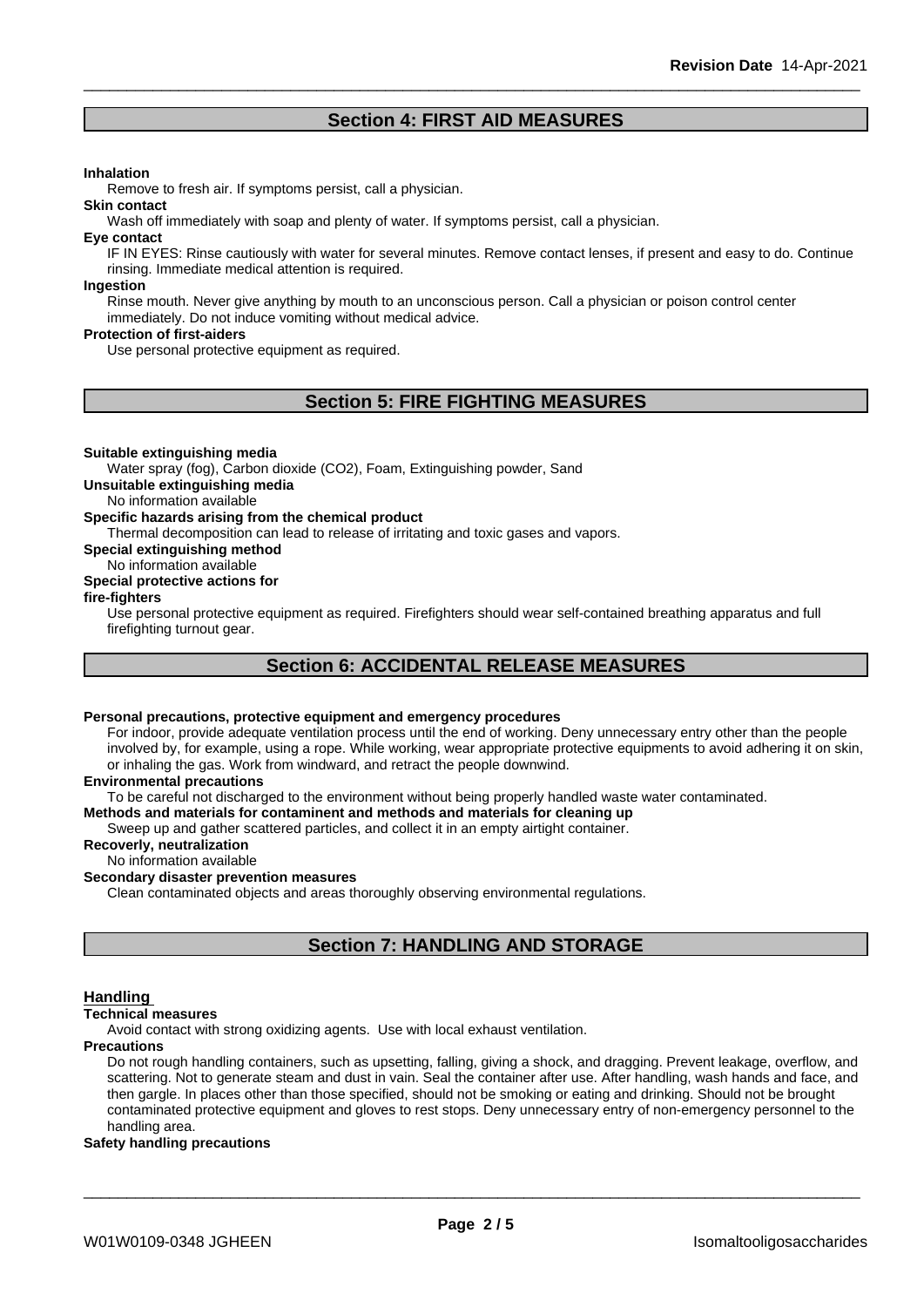Avoid contact with skin and eyes Use personal protective equipment as required.

#### **Storage**

**Safe storage conditions**

**Safe packaging material** Glass **Incompatible substances** Strong oxidizing agents

Store away from sunlight in well-ventilated place at room temperature (preferably cool). Keep container tightly closed.

## **Section 8: EXPOSURE CONTROLS/PERSONAL PROTECTION**

#### **Engineering controls**

In case of indoor workplace, seal the source or use a local exhaust system. Provide the safety shower facility, and handand eye-wash facility. And display their position clearly.

**Exposure limits** This product, as supplied, does not contain any hazardous materials with occupational exposure limits established by the region specific regulatory bodies.

**Personal protective equipment Respiratory protection** Dust mask<br> **Hand protection** Protection **Skinandbody protection** Long-sleeved work clothes

**Protection gloves Eye protection protective eyeglasses or chemical safety goggles** 

#### **General hygiene considerations**

Handle in accordance with good industrial hygiene and safety practice.

## **Section 9: PHYSICAL AND CHEMICAL PROPERTIES**

#### **Form**

| Color                                                  | White - nearly white           |
|--------------------------------------------------------|--------------------------------|
| Appearance                                             | crystalline powder - powder    |
| Odor                                                   | No data available              |
| <b>Melting point/freezing point</b>                    | No data available              |
| Boiling point, initial boiling point and boiling range | No data available              |
| <b>Flammability</b>                                    | No data available              |
| <b>Evaporation rate:</b>                               | No data available              |
| Flammability (solid, gas):                             | No data available              |
| Upper/lower flammability or                            |                                |
| explosive limits                                       |                                |
| Upper:                                                 | No data available              |
| Lower:                                                 | No data available              |
| <b>Flash point</b>                                     | No data available              |
| Auto-ignition temperature:                             | No data available              |
| Decomposition temperature:                             | No data available              |
| рH                                                     | 4.0 - 7.0 ( $50q/L$ , $25°C$ ) |
| Viscosity (coefficient of viscosity)                   | No data available              |
| <b>Dynamic viscosity</b>                               | No data available              |
| <b>Solubilities</b>                                    | water: soluble.                |
| n-Octanol/water partition coefficient: (log Pow)       | No data available              |
| Vapour pressure                                        | No data available              |
| <b>Specific Gravity / Relative density</b>             | No data available              |
| Vapour density                                         | No data available              |
| <b>Particle characteristics</b>                        | No data available              |
|                                                        |                                |

\_\_\_\_\_\_\_\_\_\_\_\_\_\_\_\_\_\_\_\_\_\_\_\_\_\_\_\_\_\_\_\_\_\_\_\_\_\_\_\_\_\_\_\_\_\_\_\_\_\_\_\_\_\_\_\_\_\_\_\_\_\_\_\_\_\_\_\_\_\_\_\_\_\_\_\_\_\_\_\_\_\_\_\_\_\_\_\_\_\_

## **Section 10: STABILITY AND REACTIVITY**

#### **Stability**

**Reactivity** No data available **Chemical stability** Hygroscopic. **Hazardous reactions** None under normal processing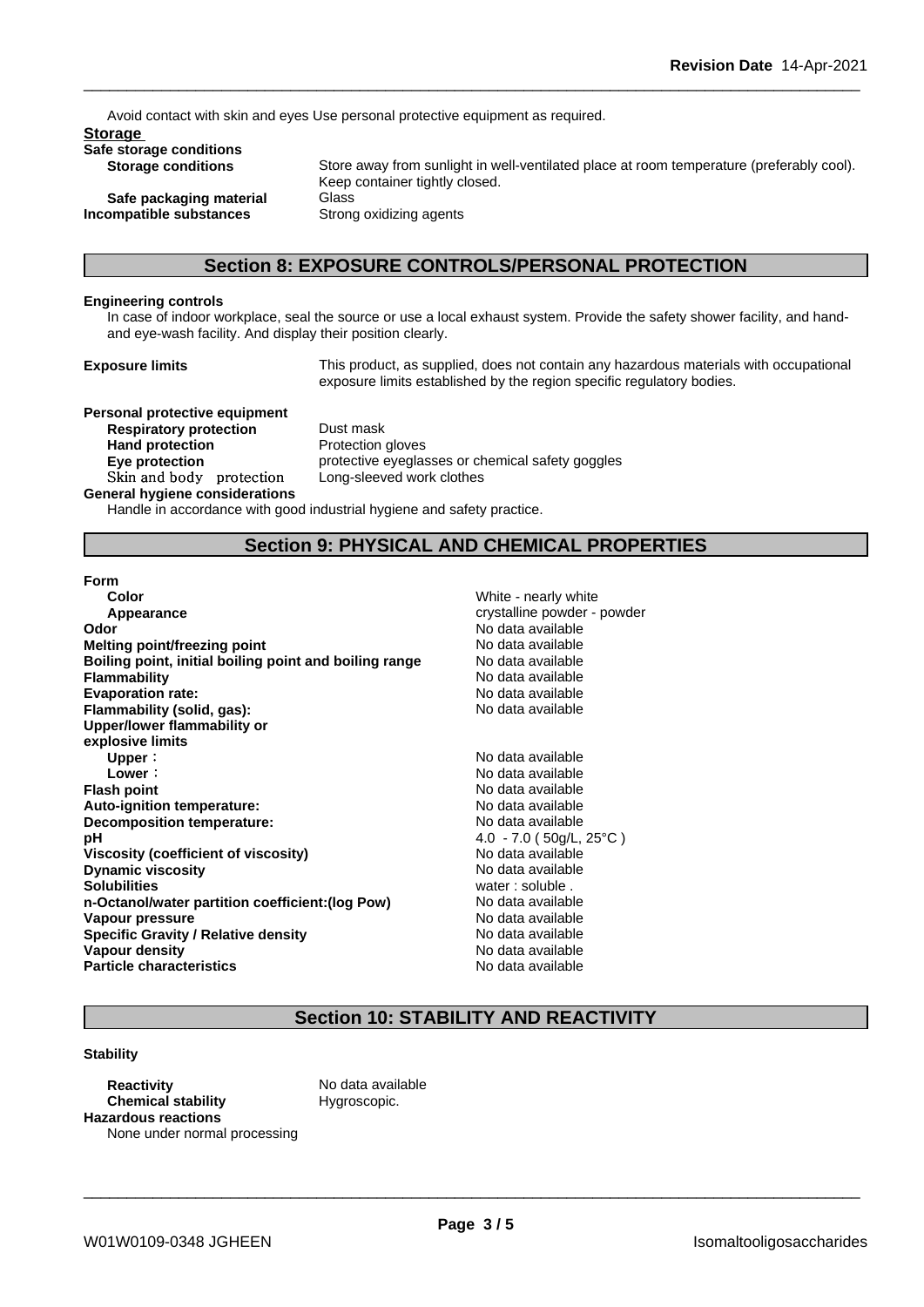**Conditions to avoid** Extremes of temperature and direct sunlight, Moisture **Incompatible materials** Strong oxidizing agents **Hazardous decomposition products** Carbon monooxide (CO), Carbon dioxide (CO2)

## **Section 11: TOXICOLOGICAL INFORMATION**

**Acute toxicity Acute toxicity Acute has a structure in the structure of**  $\mathbb{R}^n$  **No data available** 

**Skin irritation/corrosion** No data available **Serious eye damage/ irritation**<br> **Respiratory or skin sensitization**<br> **Respiratory or skin sensitization Respiratory or skin sensitization Reproductive cell mutagenicity** No data available **Carcinogenicity Carcinogenicity Carcinogenicity** 

**Reproductive toxicity No data available** No data available **STOT-single exposure**  $\qquad \qquad \qquad$  No data available **STOT-repeated exposure** No data available **Aspiration hazard No data available No data available No data available** 

## **Section 12: ECOLOGICAL INFORMATION**

**Ecotoxicity** No information available

**Other data** No data available

**Persistence and degradability** No information available **Bioaccumulative potential** No information available<br>**Mobility in soil** No information available No information available<br>No information available **Hazard** to the ozone layer

## **Section 13: DISPOSAL CONSIDERATIONS**

#### **Waste from residues**

Disposal should be in accordance with applicable regional, national and local laws and regulations. **Contaminated container and contaminated packaging**

Disposal should be in accordance with applicable regional, national and local laws and regulations.

## **Section 14: TRANSPORT INFORMATION**

| <b>ADR/RID</b><br>UN number<br>Proper shipping name:<br><b>UN classfication</b><br>Subsidiary hazard class<br>Packing group<br><b>Marine pollutant</b> | Not regulated<br>Not applicable |
|--------------------------------------------------------------------------------------------------------------------------------------------------------|---------------------------------|
| IMDG<br>UN number<br>Proper shipping name:<br>UN classfication<br>Subsidiary hazard class<br>Packing group                                             | Not regulated<br>-              |